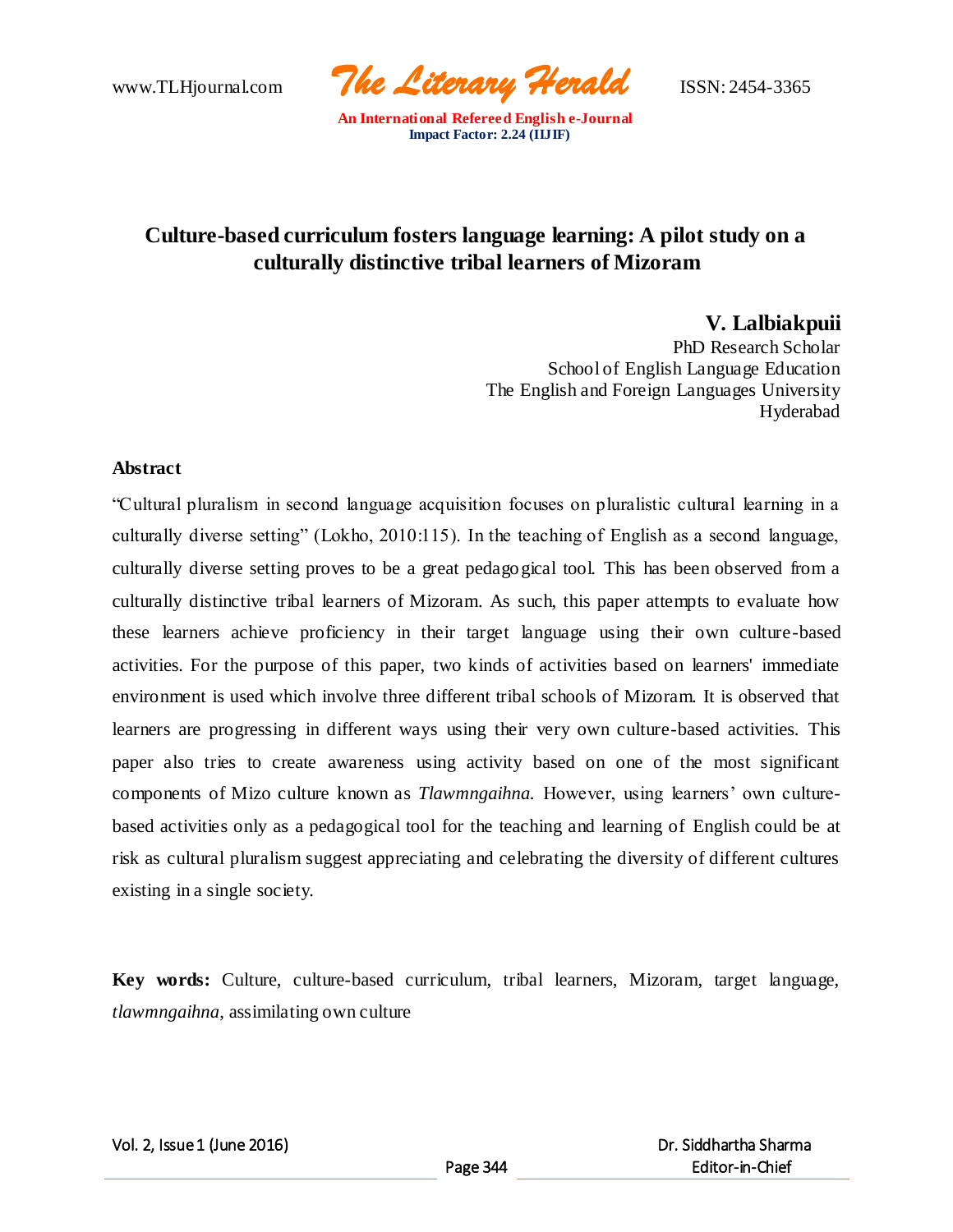www.TLHjournal.com *The Literary Herald*ISSN: 2454-3365

# **Culture-based curriculum fosters language learning: A pilot study on a culturally distinctive tribal learners of Mizoram**

**V. Lalbiakpuii**

PhD Research Scholar School of English Language Education The English and Foreign Languages University Hyderabad

## **Introduction**

In a pluralistic country like India, where diversity often fails to recognize its diverse culture even though different cultures enjoy their own diversity, it is important to understand and acknowledge culture which seems to be less recognized and less appreciated, and perhaps, how this culture could foster in acquiring and learning one's target language. India, which is largely multicultural, multiracial, multilingual, and multi-religious suggest a curriculum sensitive to learners' own contexts. "A curriculum sensitive to cultural pluralism would boost cross-cultural or intercultural learning and communication in that no cultural group is treated superior or inferior and the view point of each cultural group is equally represented in the curriculum" (Lokho:115). As such, it is the objective of this paper to put forward the culture which seems to be less recognized within the Indian educational context and how this could be used as a pedagogical tool for learning a second language. This paper attempts to evaluate how culturally distinctive tribal learners of Mizoram achieve proficiency in their target language using their own culture-based activities. However, it is important to first understand how we understand and define culture.

## **Defining culture**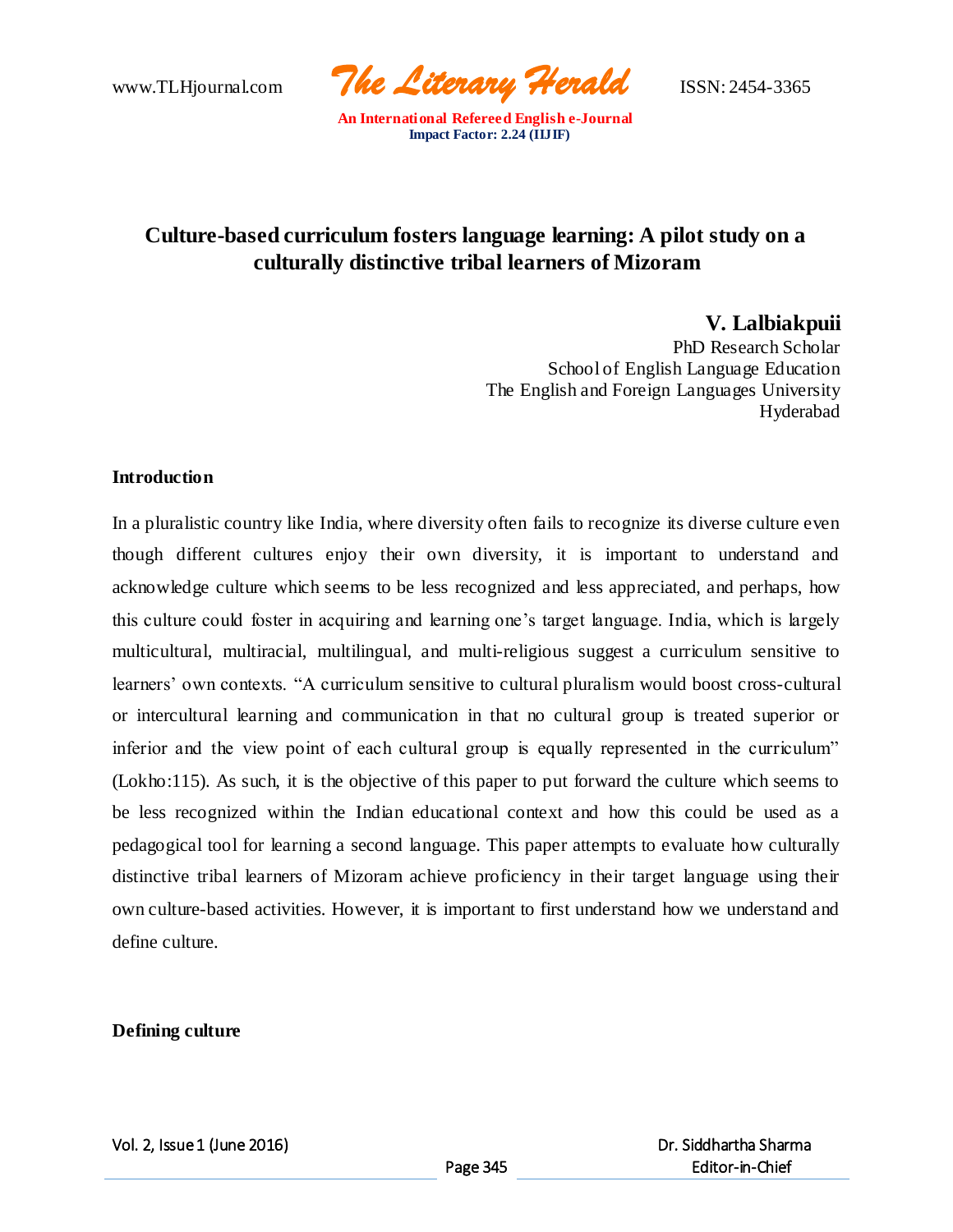www.TLHjournal.com *The Literary Herald*ISSN: 2454-3365

Researchers and experts from various academic disciplines proposed different definitions of culture. The term culture is an umbrella term which encompasses various forms of humans' lives with their interpretations. According to anthropologist pioneer Tylor, it is "that complex whole which includes knowledge, belief, art, law, morals, custom, and any other capabilities and habits acquired by man as a member of society" (Web source). Concise Oxford English Dictionary eleventh edition defines culture as "the customs, ideas, and social behavior of a particular people or group". Behavioral scientists defines it as the full range of learned human behavior patterns. Simultaneously, from a linguistic perspective, "language is the culture; there is no culture without the language because culture is living. The culture is not separate from language" (qtd. in Hermes: 50). Language is an integral part of a culture, or an expression of culture. (NCERT: 2000:6). Thus, culture can be seen as a whole way of human lives in relation to his immediate environment.

## **Getting to know Mizoram**

Mizoram is one of the tribal states of India located in North-Eastern part of India bordering Myanmar and Bangladesh. The people of Mizoram are physically very different and culturally unique from the mainland India and because of this, the people of Mizoram are usually considered as foreigners in their own country due to lack of awareness amongst the people of the country as their culture and identity are hardly found in educational textbooks and the like though certain privileges are given to them at a higher educational institution. Hence, it is one of the objectives of this paper to create awareness about the culture of Mizoram.

Accordingly, an activity based on one of the most significant components of Mizo culture known as *Tlawmngaihn* is used as a tool for the study. *Tlawmngaihna* as a cultural concept generally means volunteering oneself to do any kinds of task demanded or undemanded no matter even if one has to suffer physically or financially. "It incorporates behavior that is self-sacrificing, selfdenying, doing what an occasion demands unselfishly and without concern for inconvenience caused, persevering, stoical, stout – hearted, plucky, brave, firm, independent, loath to lose one's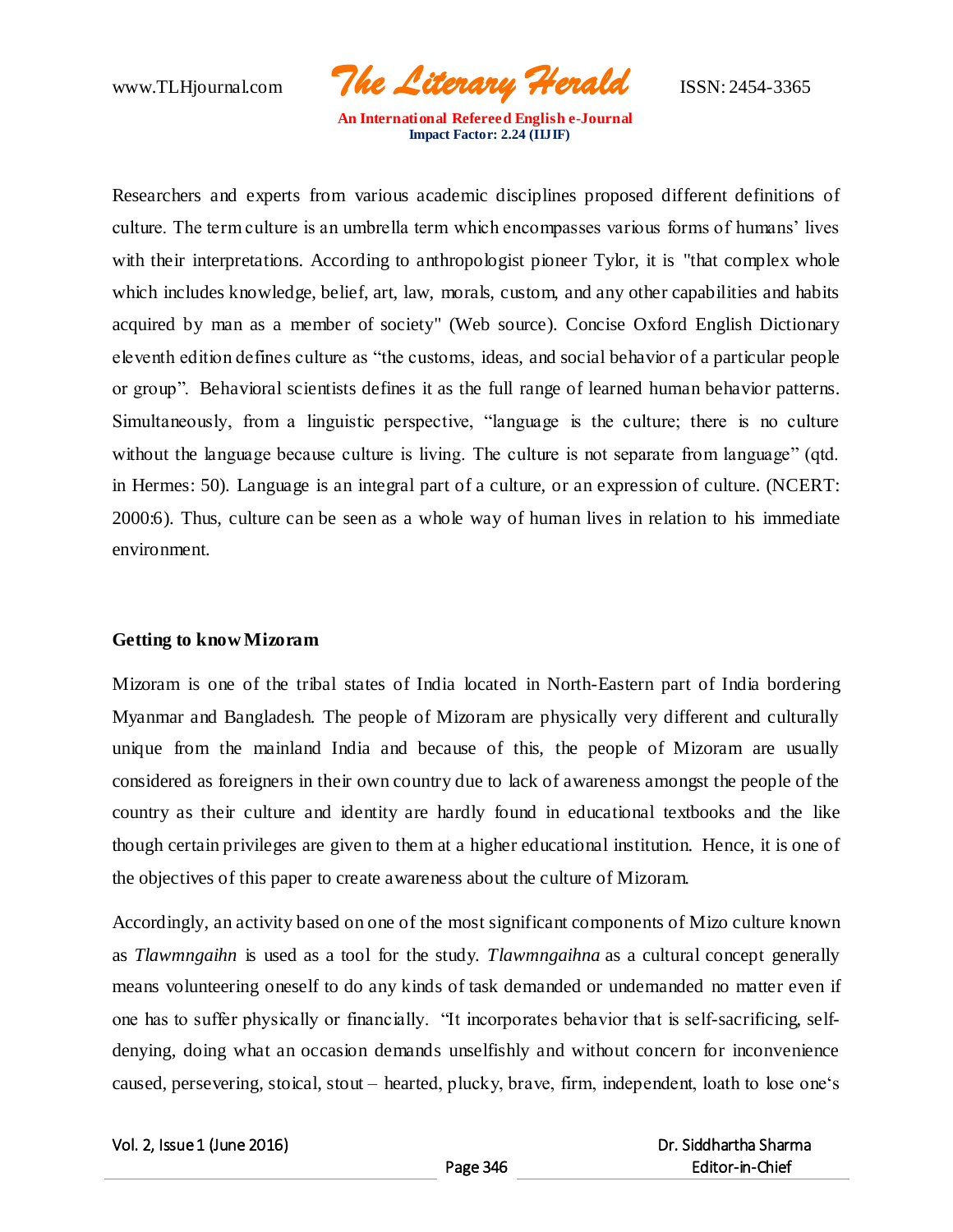

good reputation" (Wiki source). It is a humble act without demands or expectations. Some of the major traits of *tlawmngaihna* are mentioned below for the purpose of Mizo culture awareness.

- Participating in social activities such as *Hnatlang* (*Hnatlang* is any social work where the young Mizos would clean their own town/village together; decorating town/village especially during Christmas; making dustbins; cleaning town's cemetery; constructing houses for anyone when there is calamity; fixing something which needed to be fixed which are owned by the society; or any work which credits the society as a whole and not the individual.
- Participating in *Mitthi lumen* and *Khawhar in riah.* In Mizo tradition, when someone (anybody) dies, and if that person dies after 8:30 am in the morning, the deceased body has to be buried the next day at 12 noon. Thus the society members where the deceased person belongs to would gather together singing songs the whole night to console the family members. This is known as *Mitthi Lumen.* During this time, young men and women are expected to join this. *Khawhar in riah* is when all the official funeral programs of the deceased person is over, young men would sleep over to the deceased home to soothe the loneliness of the other family members for other 7 days.
- Participating in activities such as grave digging task. (This task is usually done by young men. During this time, young women are expected to volunteer to make tea for these men)
- Giving a lift to older people on the street.

## **The Acculturation Model and Accommodation Model Versus Assimilating own Culture**

The Acculturation Model which is seen as an important aspect of second language acquisition (SLA) view language acquisition to the degree the learner acculturates himself to the target language (TL) culture. If the second language (SL) learner acculturates himself more to the target language culture, the level of acquiring his target language increases. As defined by Brown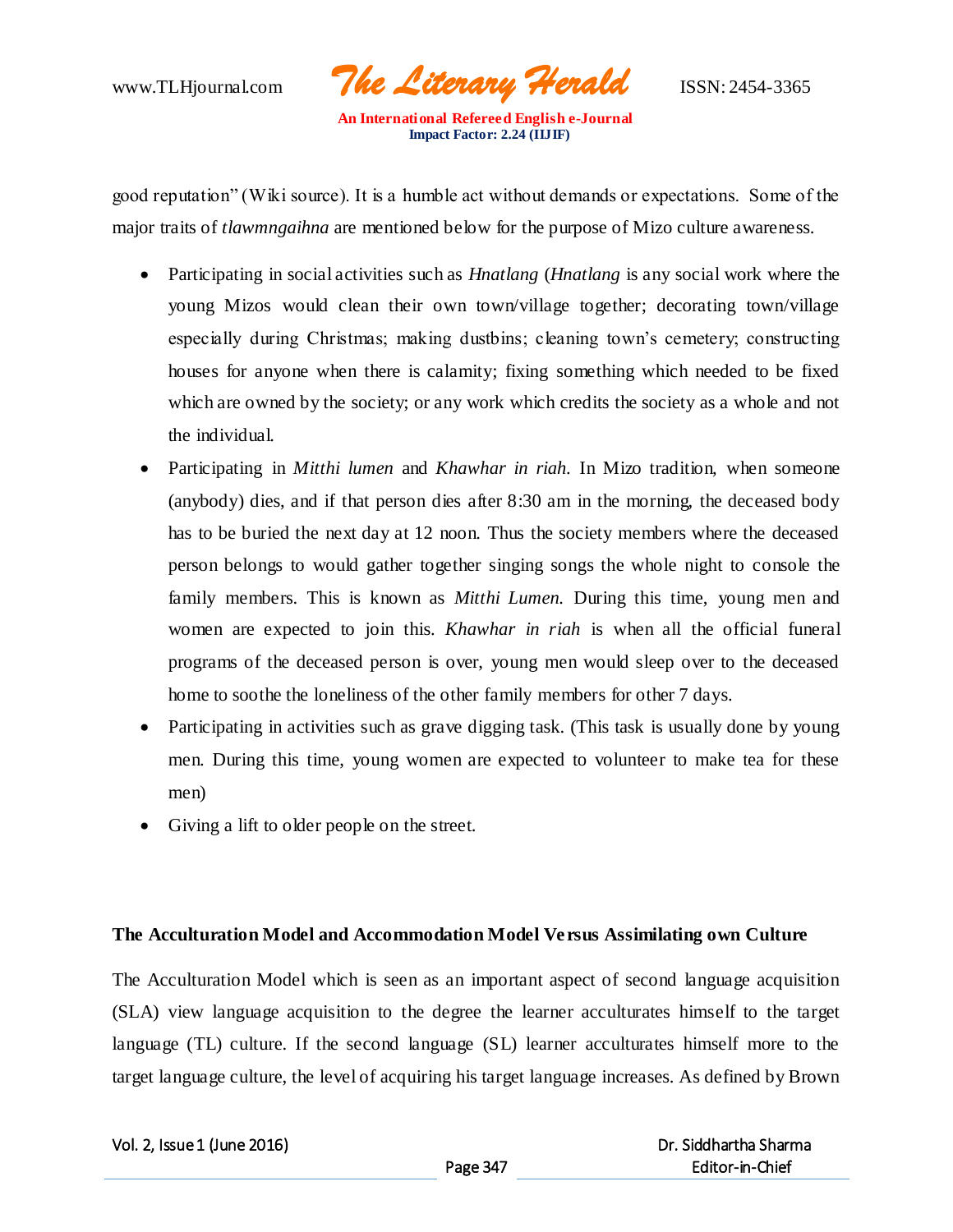www.TLHjournal.com *The Literary Herald*ISSN: 2454-3365

(129) "it is the process of becoming adapted to a new culture". According to Ellis (251), "language is one of the most observable expressions of culture because in second language settings acquisition of a new language is seen as tied to the way in which the learner's community and the TL community view each other". This model is largely determined by social and psychological factors which govern the learning situation. Schumann (qtd. in Ellis: 25) listed certain social and psychological variables which determine positive and negative learning situation. These variables include language shock, culture shock, motivation, attitude, and ego and these have largely contributed to the degree of language acquisition. Learning becomes positive or negative depending upon how the TL learner and the TL community view each other.

Likewise, the Accommodation Theory shares certain similarities with the Acculturation Model as both underpin SLA in terms of the relationship between the TL learner group and the TL community group. However, the Accommodation Theory sees SLA in terms of how the TL learner identifies himself to the TL community. According to this theory, the level of motivation strongly determines the level of proficiency. "The key variables include identification with ingroup (within the TL learner's group), inter-ethnic comparison, perception of ethno-linguistic vitality, perception of ingroup boundaries, and identification with other social categories" (Ellis: 257).

The above theories of SLA suggest assimilating one's target language culture for acquiring a language. The empirical study conducted by Schumann in 1976 found out that one of his subjects Alberto remained in his first stage while the others were progressing. This was explained as a result of not acculturating himself to the target language culture. However, as contrary to these theories, as these theories seem less applicable to the Indian classroom, this paper attempts to justify that learning from one's own culture could as well facilitates in learning and acquiring one's own target language. Learning a TL from one's own culture could promote self-learning and develops interest, motivation, and confidence in the learners which further enhances their level of learning. It is believed that learning from familiarity would be more meaningful and would boost the level of learning as it would reduce learner's stress, fear, and anxiety as this is when their affective filter would be low.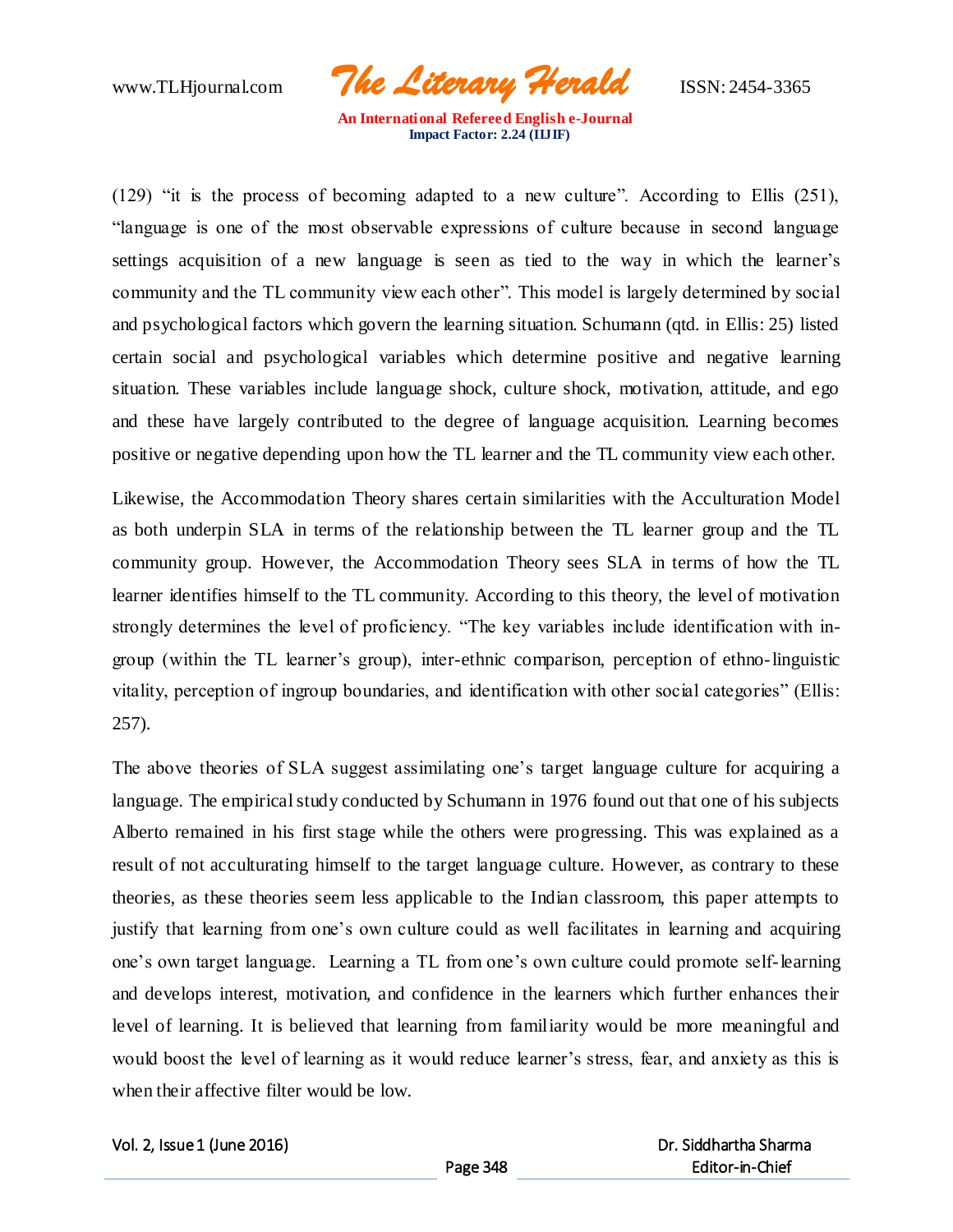www.TLHjournal.com *The Literary Herald*ISSN: 2454-3365

## **Methods of study**

The study was conducted in the month of November and December 2015, with 58 participants from three different schools of Mizoram ranging from Government owned schools to privately owned school. All the participants were in their eight standard with age ranging from 12 to 14 years having at least a minimum of six years exposure to English. After learning and observing the background of the participants through questionnaires, classroom teaching observations and interview, an intervention was carried out based on learners' culture and data were collected using open-ended questionnaires, informal interview and participant observation. The activities of the learners were observed by the English teachers in each school and the author. Both performed as a facilitator. Participants were give approximately about 40 minutes to do the activity. After performing the activities to each school, questionnaires were given to them for self-evaluation and they were asked to fill them up in their mother tongue if they find it difficult to give their answers in English. A structured interview was also held for the teachers to determine their attitude of the developed material.

For the sake of this paper, we would discuss two types of culture-based tasks that were used for this study. The first activity was adapted from the book *Cultural Awareness* (Tomalin and Stempleski, 1993) which was followed by the task developed by the author respectively as shown below.

Activity 1: This activity involves the following steps

- The class was asked to divide into groups of five or six.
- The learners were asked to write down the first five words that come to their minds when the name of their home state or home town is mentioned.
- Learners were given approximately about 15 minutes to write them down.
- Learners took turns to read their words to the whole class and explained why they had chosen those words.

|  | Vol. 2, Issue 1 (June 2016) |  |
|--|-----------------------------|--|
|--|-----------------------------|--|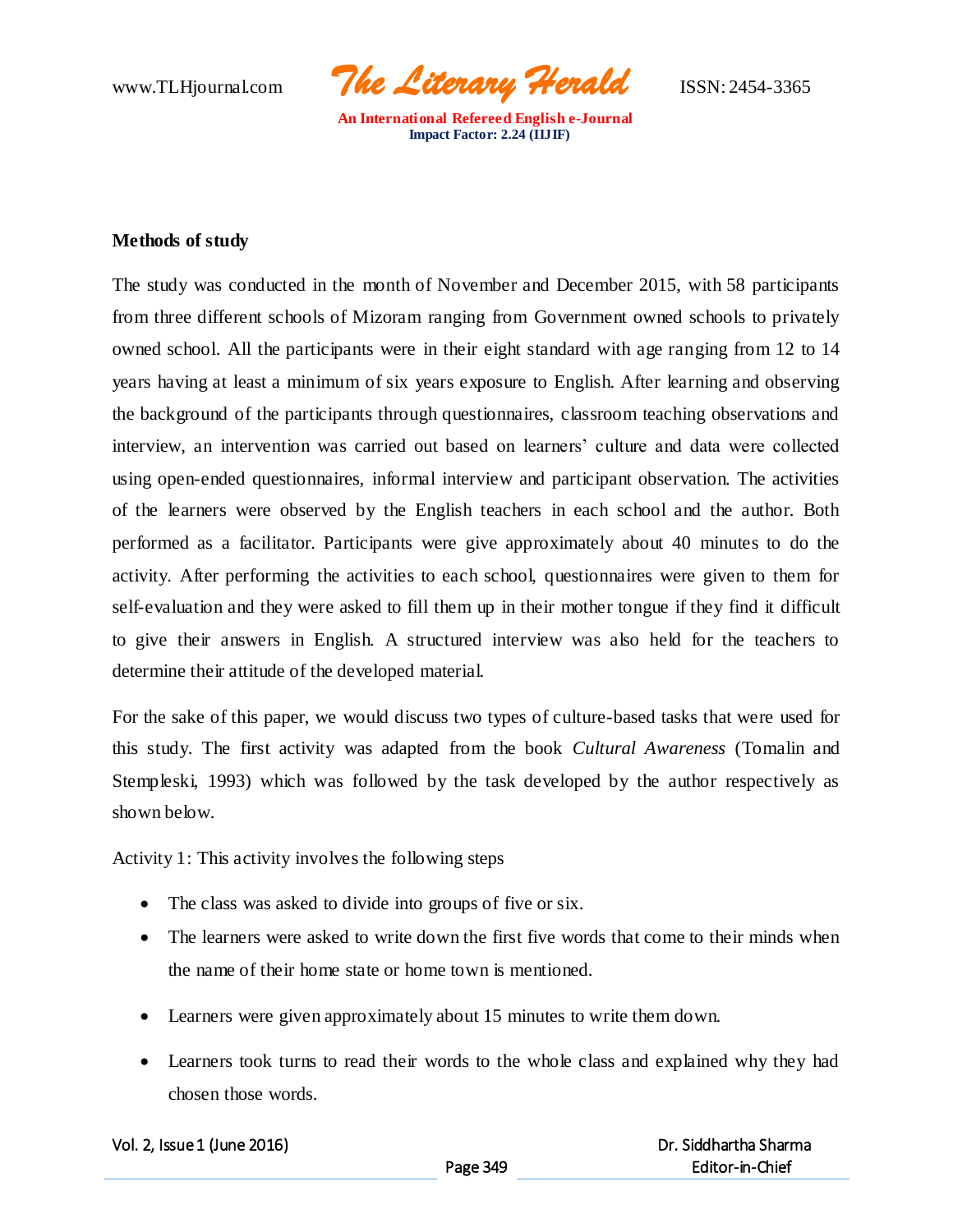www.TLHjournal.com *The Literary Herald*ISSN: 2454-3365

After the students had finished, a whole class discussion was conducted based on what they had learnt about their own cultural values from the activity they had done.

Following are the responses given by the participants for this activity.

Table 1: Learners' responses for the activity

|          | Group A | mountain, shy, bamboo, Mizo-dishes, rivers                        |  |  |
|----------|---------|-------------------------------------------------------------------|--|--|
| School 1 | Group B | small eyes, alcohol, Lalthanhawla (Mizoram Chief Minister), green |  |  |
|          |         | trees, rain                                                       |  |  |
|          | Group C | Mizo festivals, football, bamboo dance, bad roads, fair           |  |  |
|          | Group D | pumpkin, Mizo dance, beautiful, meat, clean                       |  |  |
|          | Group A | trees, lakes, hills, Mizo culture, environment                    |  |  |
| School 2 | Group B | trees, fish, crab, monkey, birds                                  |  |  |
|          | Group C | Tlawmngaihna (selfless-acts), good manners, Mizo eggs (country    |  |  |
|          |         | brown eggs), mountain, lakes                                      |  |  |
|          | Group D | Aizawl (Mizoram capital), Chipte (one kind of birds found in      |  |  |
|          |         | Mizoram), box, eggs, Sony phone                                   |  |  |
| School 3 | Group A | Trees, lakes, water, mountains, bamboo                            |  |  |
|          | Group B | Crabs, cow, pig, dog, horse                                       |  |  |

Table 2: Learners' justification for the activity

|          | Group A | Mountain-because there are so many mountains in Mizoram        |  |  |
|----------|---------|----------------------------------------------------------------|--|--|
| School 1 |         | Shy-because most of us are shy and we cannot express ourselves |  |  |
|          |         | properly                                                       |  |  |
|          |         | Bamboo- there are so many bamboos everywhere                   |  |  |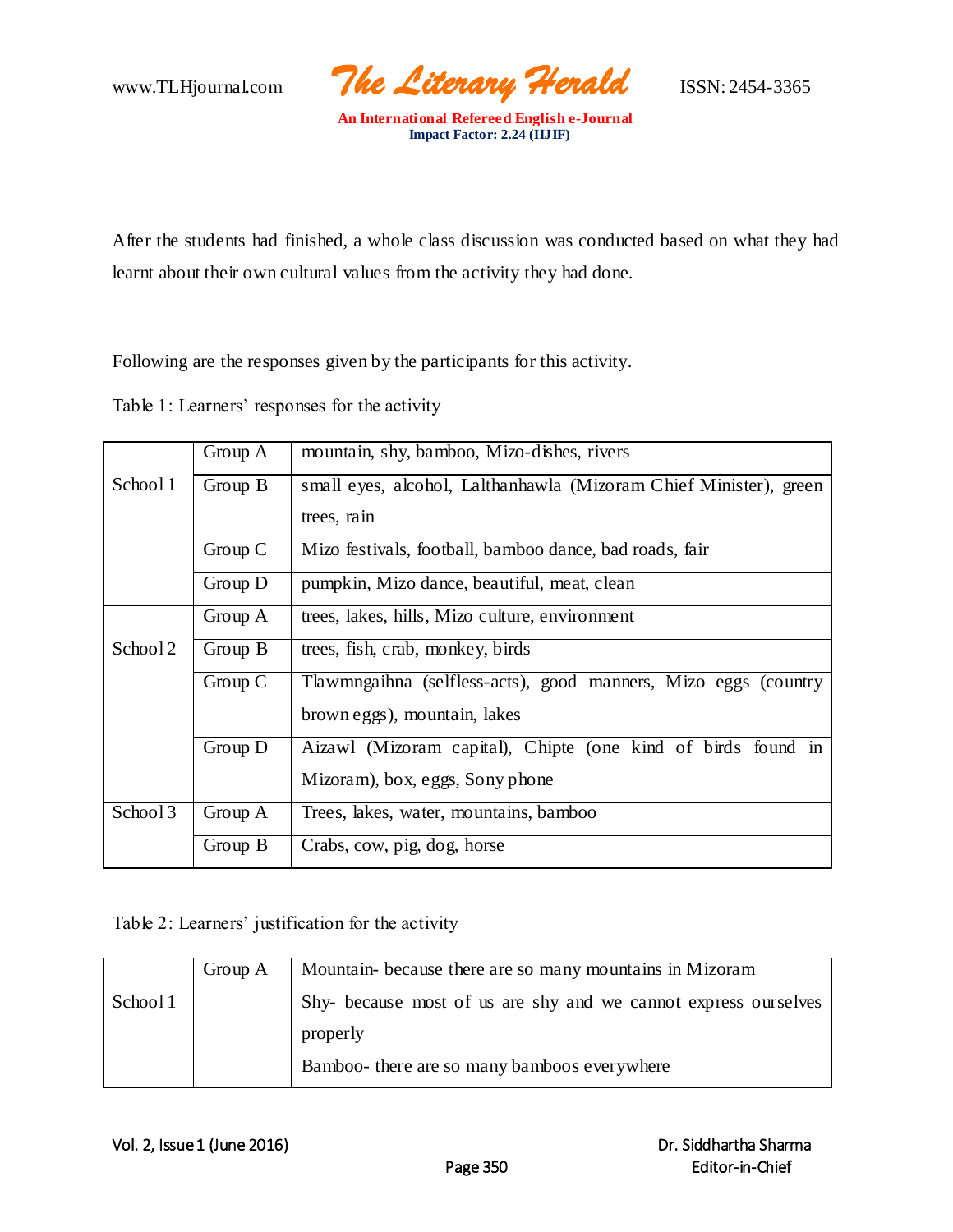

|          |         | Mizo dishes- It is very tasty and good for health                     |  |  |
|----------|---------|-----------------------------------------------------------------------|--|--|
|          |         | Rivers- ' <i>Tlawng'</i> (one of the rivers of Mizoram) is famous     |  |  |
|          | Group B | Small eyes- because Mizo people have small eyes                       |  |  |
|          |         | Alcohol- Many people talk about alcohol permission and people like    |  |  |
|          |         | to drink                                                              |  |  |
|          |         | Lalthanhawla (Mizoram Chief Minister) - because he is very famous     |  |  |
|          |         | and the Chief Minister of Mizoram                                     |  |  |
|          |         | Green trees-because our environment is full of green trees and forest |  |  |
|          |         | Rain-because it always rain and we cannot play when we want           |  |  |
|          | Group C | Mizo festivals- because I like festival and we can get holiday. There |  |  |
|          |         | are also many festivals.                                              |  |  |
|          |         | Football- There are many footballer and football is a fun game        |  |  |
|          |         | bamboo dance - It is very famous Mizo dance                           |  |  |
|          |         | bad road- because the roads are bad and difficult to drive            |  |  |
|          |         | fair-because many people are fair and they are beautiful              |  |  |
|          | Group D | Pumpkin leaves- because it is popular dish and many people grow in    |  |  |
|          |         | their garden                                                          |  |  |
|          |         | Mizo dance- because Mizo dance is nice                                |  |  |
|          |         | Beautiful- There are many beautiful things around us                  |  |  |
|          |         | Meat- We love eating meat and especially pork is famous               |  |  |
|          |         | clean-because Mizoram is quite clean and we clean our school many     |  |  |
|          |         | times                                                                 |  |  |
|          | Group A | Trees- there are many tree around us                                  |  |  |
| School 2 |         | Lakes- there are many lake and I want to go there sometime            |  |  |
|          |         | Hills- We can see many hills and it is full of hills                  |  |  |
|          |         | Mizo culture- Tlawmngaihna which is a famous Mizo culture             |  |  |
|          |         | Environment-because of good environment                               |  |  |
|          | Group B | Trees-many trees we can see near us                                   |  |  |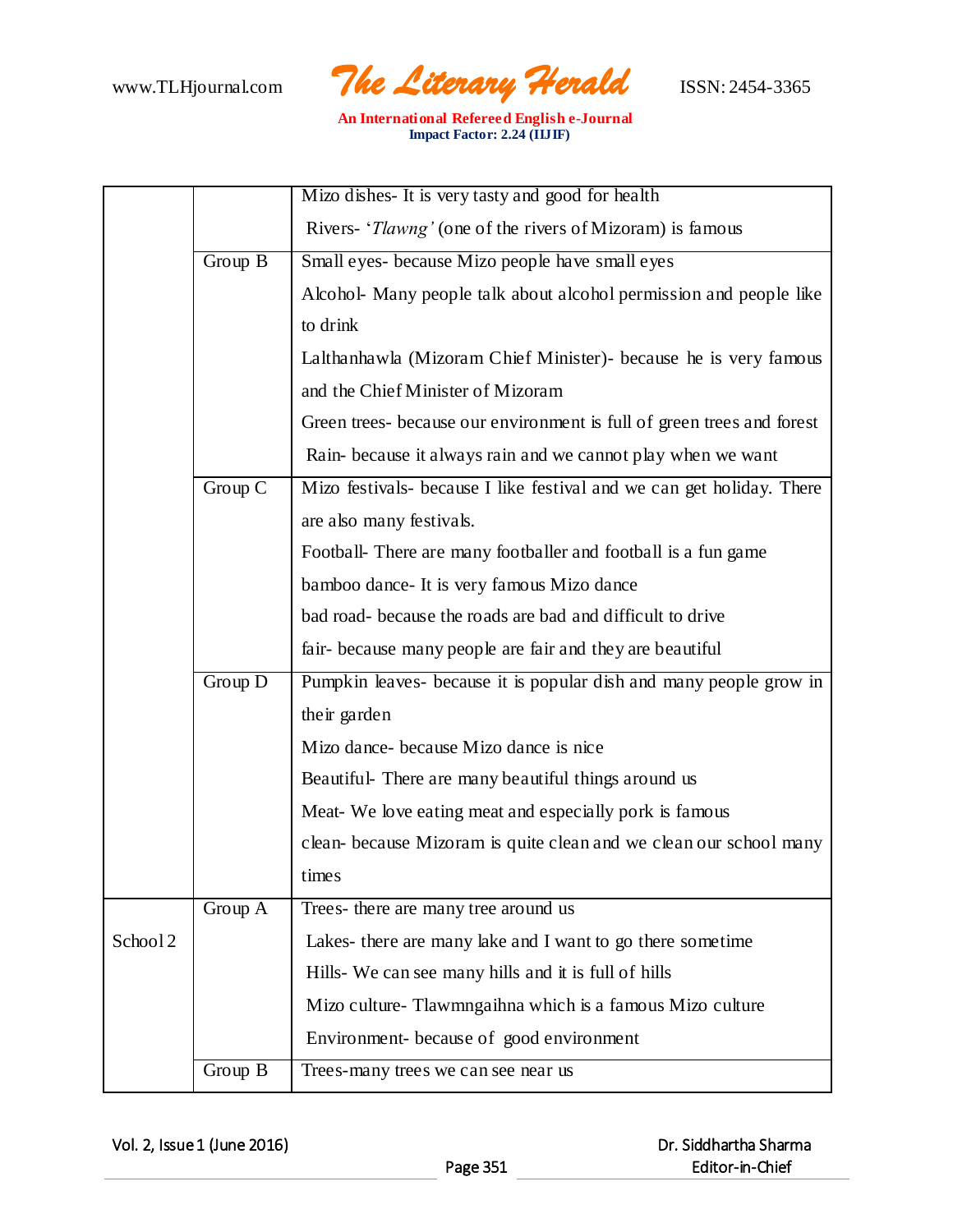

|          |         | Fish-we like fish and it stay in river                                |  |
|----------|---------|-----------------------------------------------------------------------|--|
|          |         | Crab-people go and catch crab and sell which is also tasty            |  |
|          |         | Monkey-Rilru awm ve tawp (no reason just came into my mind)           |  |
|          |         | Bird-there are many birds in the tree we catch them sometime          |  |
|          | Group C | Tlawmngaihna (selfless-acts)- because it is very good and Mizo        |  |
|          |         | culture                                                               |  |
|          |         | good manners- good manners are important to learn and must have       |  |
|          |         | Mizo eggs (country brown eggs)-because it is different and healthy    |  |
|          |         | and only in Mizoram it is there                                       |  |
|          |         | Mountain-there are mountains in Mizoram                               |  |
|          |         | Lakes- In Mizoram, there are many lakes and good nature               |  |
|          | Group D | Aizawl (Mizoram capital)- Aizawl is a big city and famous             |  |
|          |         | <i>Chipte</i> (one kind of birds found in Mizoram)- there are so many |  |
|          |         | Chipte near our house to play them                                    |  |
|          |         | Box-we need box in school for bring every day                         |  |
|          |         | Eggs- eggs is popular dish and is there everywhere                    |  |
|          |         | Sony phone- many people use Sony phone                                |  |
| School 3 | Group A | Trees- many tree we can see around us                                 |  |
|          |         | Lakes- many lake is there in Mizoram                                  |  |
|          |         | Water- fresh water we get in Mizoram                                  |  |
|          |         | Mountains- many mountains in Mizoram                                  |  |
|          |         | Bamboo- many bamboo in Mizoram                                        |  |
|          | Group B | Crabs-In Mizoram crab is famous                                       |  |
|          |         | Cow-cow is useful animal                                              |  |
|          |         | Pig- Vawk vulh an tam a (there are many people who rear pigs)         |  |
|          |         | Dog-dogs also                                                         |  |
|          |         | Horse-I am not see horse in Mizoram.                                  |  |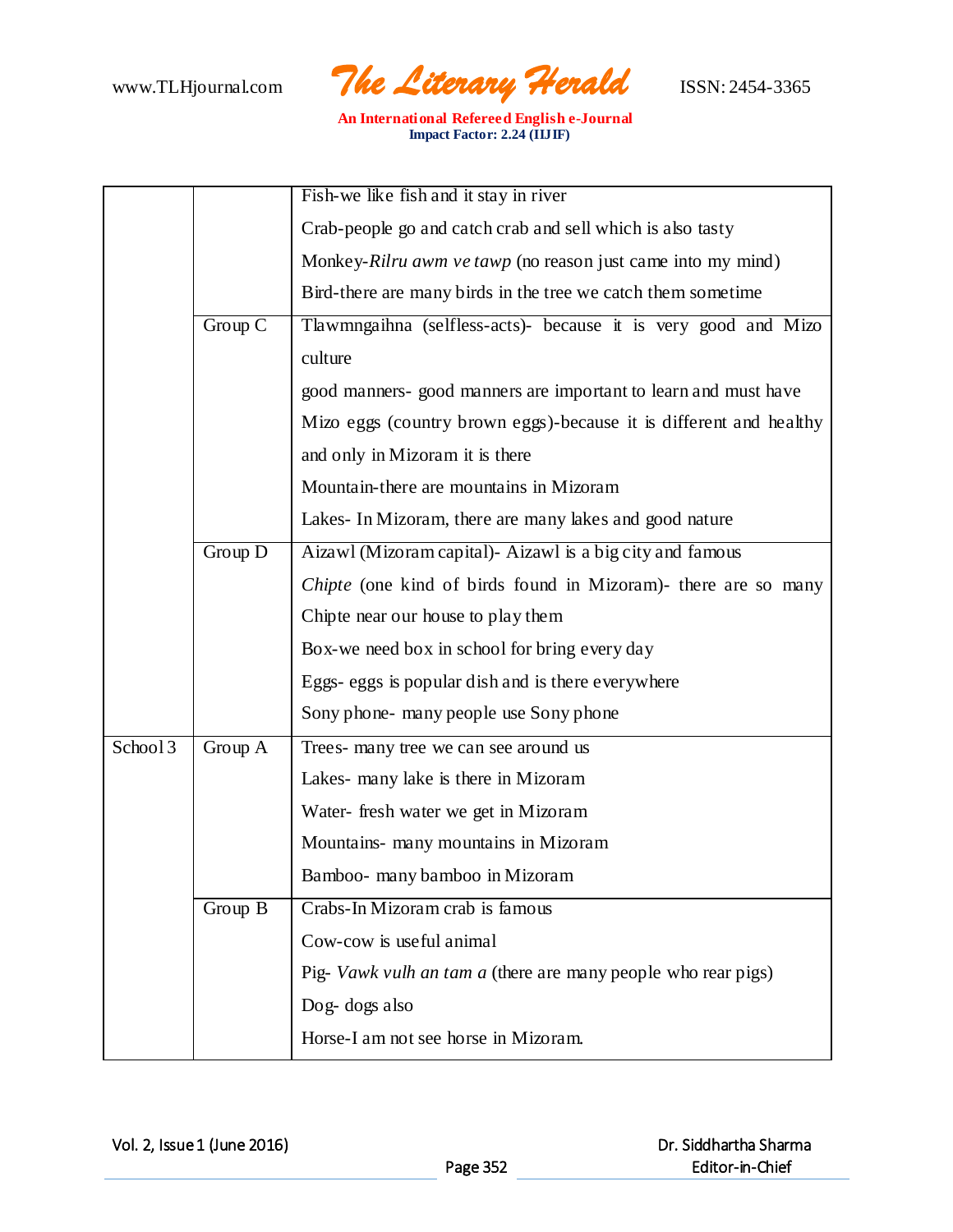www.TLHjournal.com *The Literary Herald*ISSN: 2454-3365

Discussion: Learners seemed reluctant and shy to have a whole class discussion after they had done this activity as they had never done before. Both learners' L1 and L2 were used during the time of discussion. Learners discussed that though the activity seemed easy, it was difficult as they had never thought about their own State in that way. They said that words did not come easily to their minds. They also said that they had never done group activities before and found a little difficult to cooperate within their groups. They said that this activity helped them value what they used to take for granted and noticed the uniqueness of their own home state through this activity. They believed they were what formed their own State.

Activity 2: This activity involves brainstorming and the task was to think of the different ways in which learners could show Mizo *Tlawmngaihna* in their society. Learners listed down in points and told their friends.

Steps of the activity:

- The task was first explained to the learners.
- Learners were divided into groups and were given 15mins to think about how they could show this act to their society or people around them.
- Learners listed them down in a sheet of paper.
- After the learners were done, each group were asked to tell their friends what they had written down.
- When learners hesitated to volunteer, the teacher picked them one by one.
- Learners were allowed to give comments of what other had written and were allowed to clarify their doubts.
- After this was done, a whole class discussion was held to see whether they had really done this act to someone or for the society.

The responses of the learners for activity two are given below.

|  | Vol. 2, Issue 1 (June 2016) |  |
|--|-----------------------------|--|
|  |                             |  |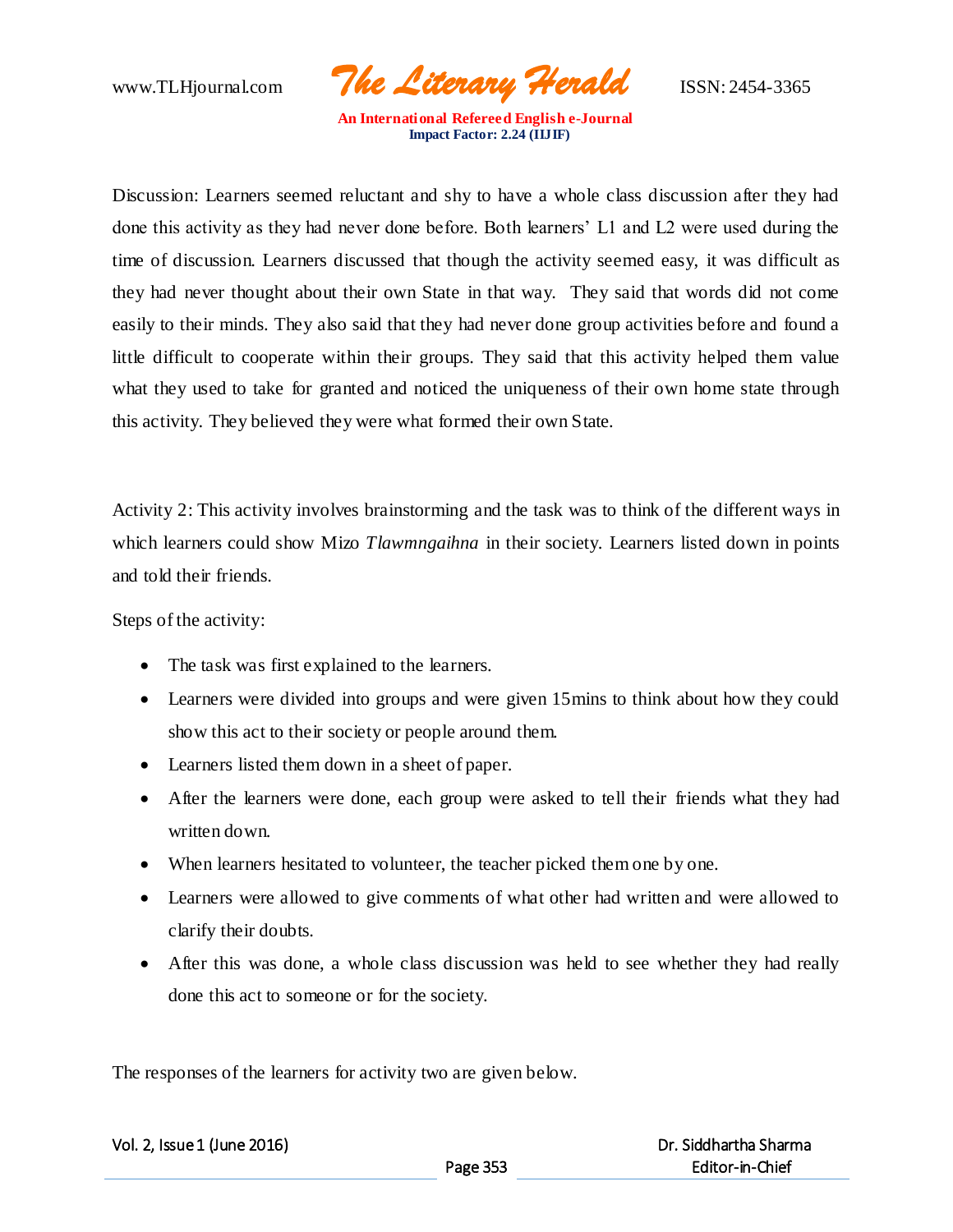

Table 3: Learners' responses for the activity

|                     | Group A | Doing social work when necessary                                |
|---------------------|---------|-----------------------------------------------------------------|
| School 1            |         | By obeying our parents                                          |
|                     |         | By helping the poor                                             |
|                     | Group B | Doing what elders ask us to do without complaining<br>$\bullet$ |
|                     |         | Picking up garbage lying on the floor                           |
|                     |         | When we obey our teachers                                       |
|                     | Group C | By helping the blind cross the road                             |
|                     |         | By planting more trees                                          |
|                     |         | Helping our friends and family                                  |
|                     | Group D | Distributing our old clothes to orphanage<br>$\bullet$          |
|                     |         | Helping the one who carry heavy things                          |
|                     |         | Giving money to poor                                            |
|                     | Group A | When we help the poor                                           |
| School <sub>2</sub> |         | When we clean the street                                        |
|                     |         | When we help the old people                                     |
|                     | Group B | We will guard our animals<br>$\bullet$                          |
|                     |         | At our friends and our village we will guard                    |
|                     | Group C | We should help those who need help                              |
|                     |         | We should help each other                                       |
|                     |         | We should have good manners                                     |
| School 3            | Group A | We help people                                                  |
|                     |         | Give food to other                                              |
|                     |         | Manners are important                                           |
|                     | Group B | By helping people                                               |
|                     |         | Clean toilet                                                    |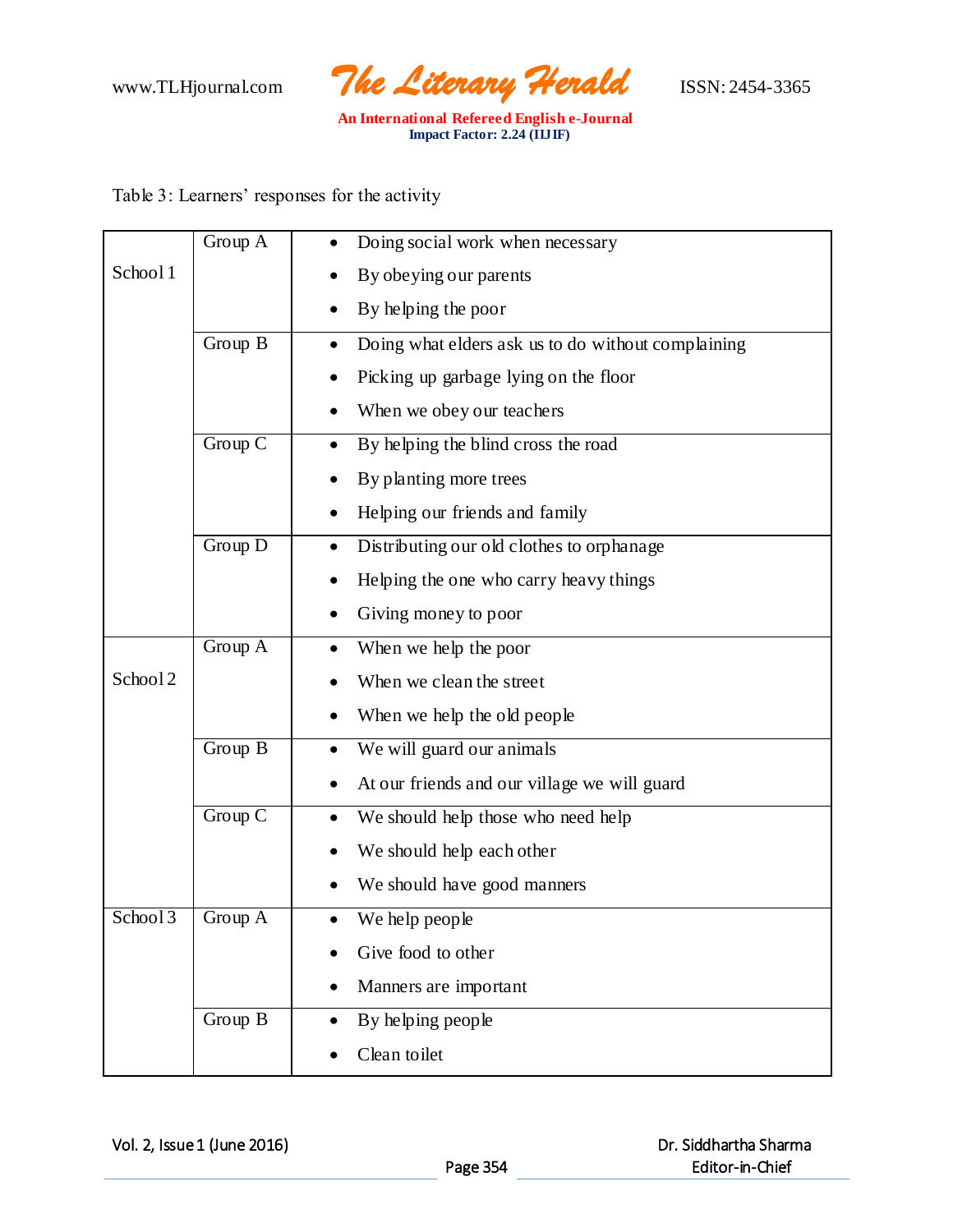

| good<br>≅anımals<br>Be.<br>to.<br>— |  |
|-------------------------------------|--|
|-------------------------------------|--|

Discussion:

Based on a whole class discussion, it was discussed that learners were not very aware of their own culture as most of the points they had written down proved it. They seemed to confuse this cultural concept with doing good things for others as this concept is different from that. Learners confessed that they had not really done this act and were motivated to do it in future. Learners also discussed that they had learnt the importance of showing this act to someone or to the society.

## **Findings**

The main aim of the tasks was to develop learners' speaking skill using tasks generated from learners' immediate environment. From the open-ended questionnaires, informal interview and observation of the participants, the following results were found out.

Learners' open-ended questions with their responses. It is a self-assessment tool for the learners.

Table 4: Learners' responses for the two activities

| What have you learnt from | • Learnt the value of own culture and value of helping  |
|---------------------------|---------------------------------------------------------|
| the activities?           | others                                                  |
|                           | • They were aware about their own proficiency level the |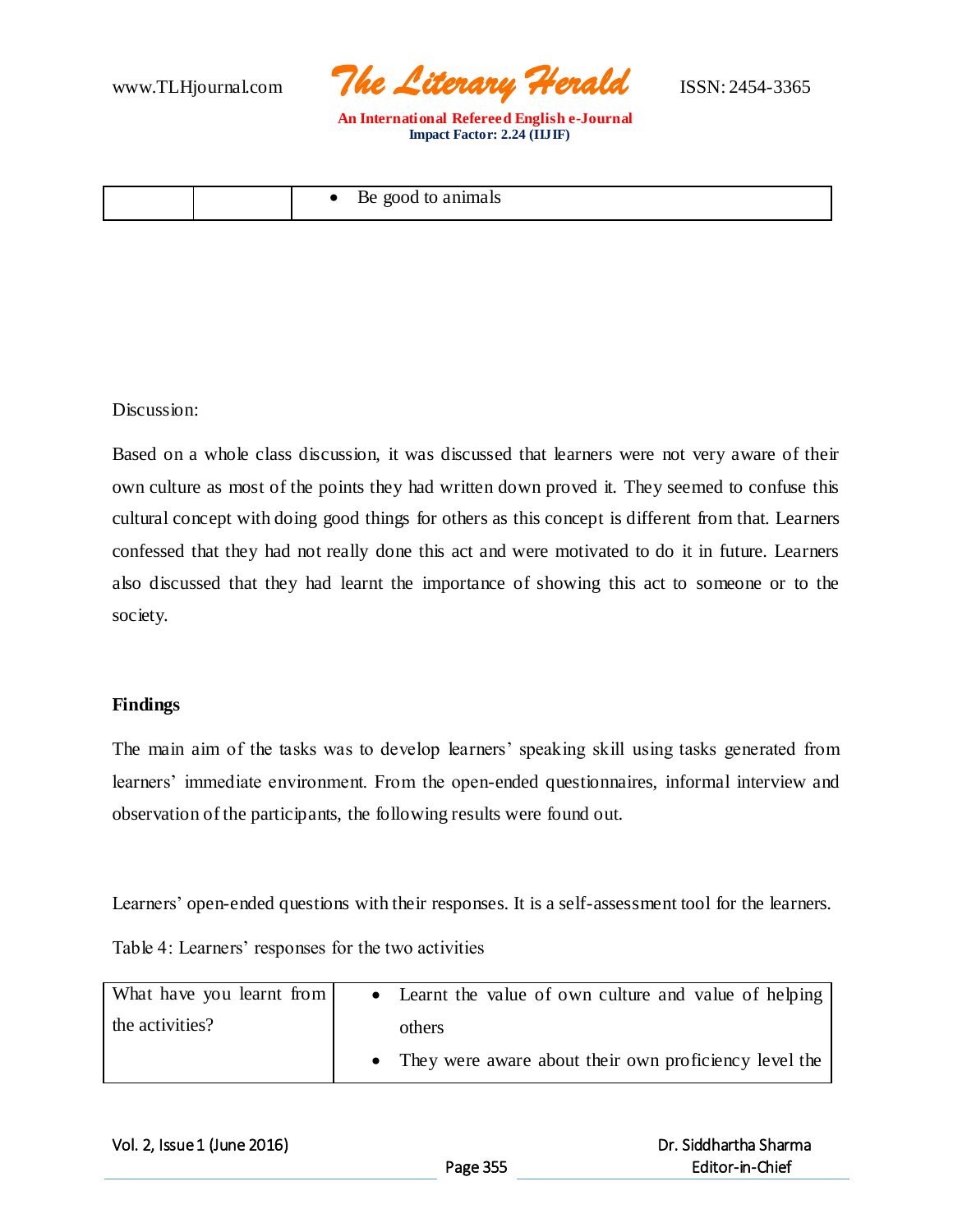

|                              | needs to improve. They realized how shy they were and          |  |
|------------------------------|----------------------------------------------------------------|--|
|                              | why they shouldn't, and also realized that all tasks need      |  |
|                              | to think hard                                                  |  |
|                              | Learnt how to construct sentences, learnt to speak out         |  |
|                              | and to be confident                                            |  |
| Which activities did you     | 15.78% enjoyed doing both the task<br>$\bullet$                |  |
| enjoy doing?                 | 26.31% enjoyed doing the first task                            |  |
|                              | 57.89% enjoyed doing the second task                           |  |
| How did they improve your    | 12.5% said that they did not find any improvement<br>$\bullet$ |  |
| spoken English?              | 87.5% said that they improved by having confidence to          |  |
|                              | speak in TL, they had increased vocabulary range as            |  |
|                              | they were given instant correction, they<br>knew               |  |
|                              | appropriate words usage. Learning was fun                      |  |
| In what ways would similar   | Personality would improved<br>$\bullet$                        |  |
| activities help<br>you learn | would be more brave to speak and participate<br>$\bullet$      |  |
| English better?              | would use English for discussion                               |  |
|                              | would feel free in speaking before teachers who can            |  |
|                              | correct instantly                                              |  |
|                              | activities required more interaction which helped              |  |
|                              | varieties of topic would help                                  |  |
| Did the activities motivate  | 9.37% said that they were not motivated<br>$\bullet$           |  |
| you to speak in English?     | 90.62% agreed. For them, discussion about own culture          |  |
| Why?                         | in itself was motivating. They were inspired when they         |  |
|                              | saw their friends participating enthusiastically. They         |  |
|                              | would like to talk about their own culture in English.         |  |
|                              | They were aware about of their level of proficiency, and       |  |
|                              | were motived to speak more                                     |  |
|                              |                                                                |  |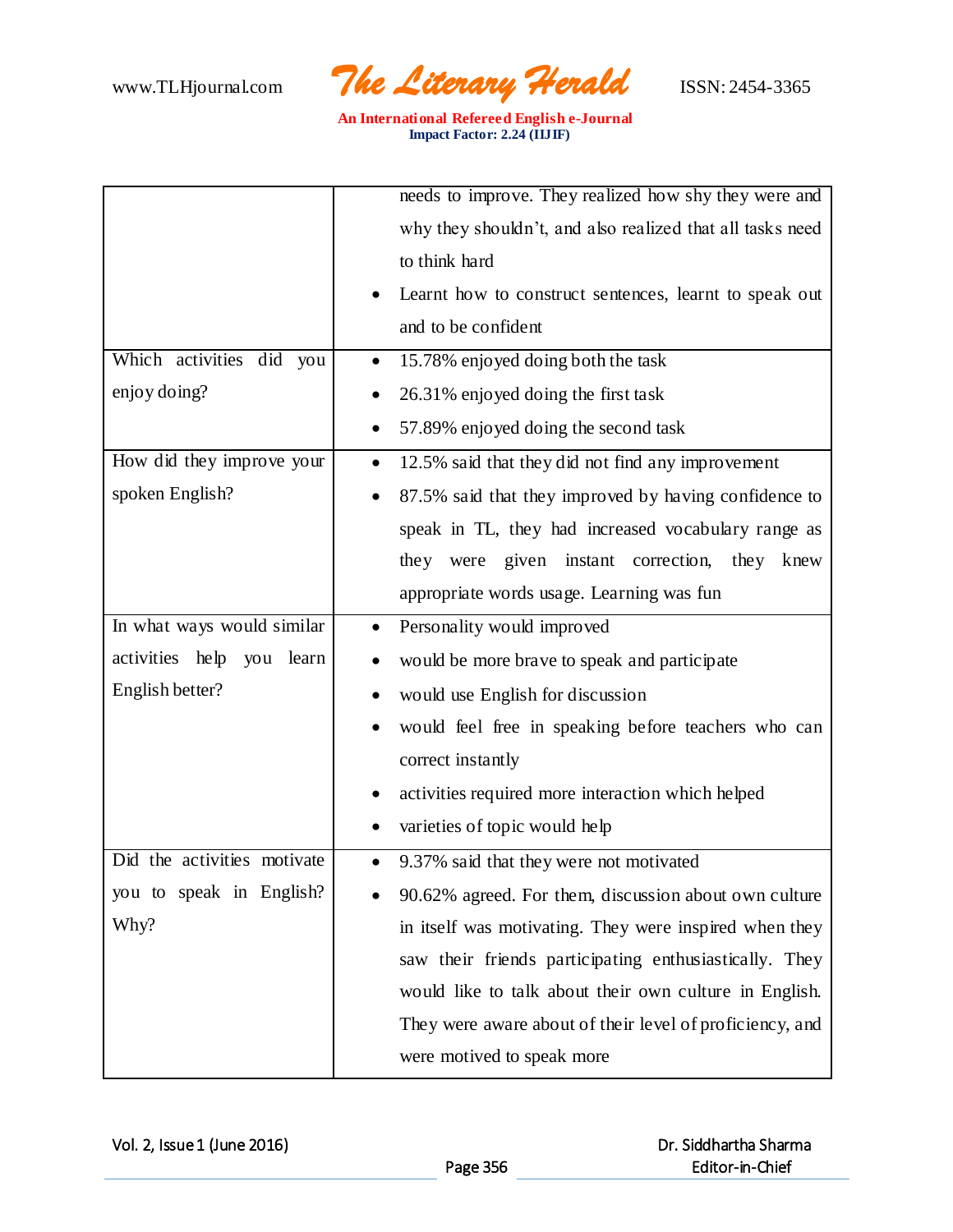www.TLHjournal.com *The Literary Herald*ISSN: 2454-3365

| Explain in brief, how the   | 12.5% said that activities did not help them because              |
|-----------------------------|-------------------------------------------------------------------|
| activities helped you learn | they needed more activities and needed longer period to           |
| English better? If they do  | improve.                                                          |
| not, explain why?           | 87.5% said that activities helped them because it                 |
|                             | reduced their shyness and gave more confidence to                 |
|                             | speak in English. Code mixing was possible, they tried            |
|                             | their level best to speak correctly in front of others. It        |
|                             | helped to think and express oneself in English. The               |
|                             | teacher helped in sentence construction in improving              |
|                             | their spelling. Group work promoted learning as                   |
|                             | mistakes were corrected by other group members.                   |
| Have you ever done the      | 100% of them said they had not done the same type of<br>$\bullet$ |
| type of activities<br>same  | activities in the past                                            |
| before?                     |                                                                   |
| Would<br>you<br>recommend   | 56.25% of them recommended similar activities                     |
| similar activities in your  | 18.75% of them did not recommend similar activities<br>$\bullet$  |
| textbook? Which one?        | 21.87% were not sure                                              |
|                             | Among those who recommended, 9.37% recommended<br>$\bullet$       |
|                             | the first task and 34.37% recommended the second task             |
| Would you like to continue  | 90.62% said "Yes"<br>$\bullet$                                    |
| the same type of activities | 9.37% said 'No"                                                   |
| in the future?              |                                                                   |

From the participant observation made by the author and the concerned teachers, it was observed that learners were making progress in different ways. At first, when learners were made to do the first activity they were a very shy but when they were doing the second activity, they gained confidence as they enjoyed doing the task which they had never done before. The following positive points were observed.

|  | Vol. 2, Issue 1 (June 2016) |  |
|--|-----------------------------|--|
|  |                             |  |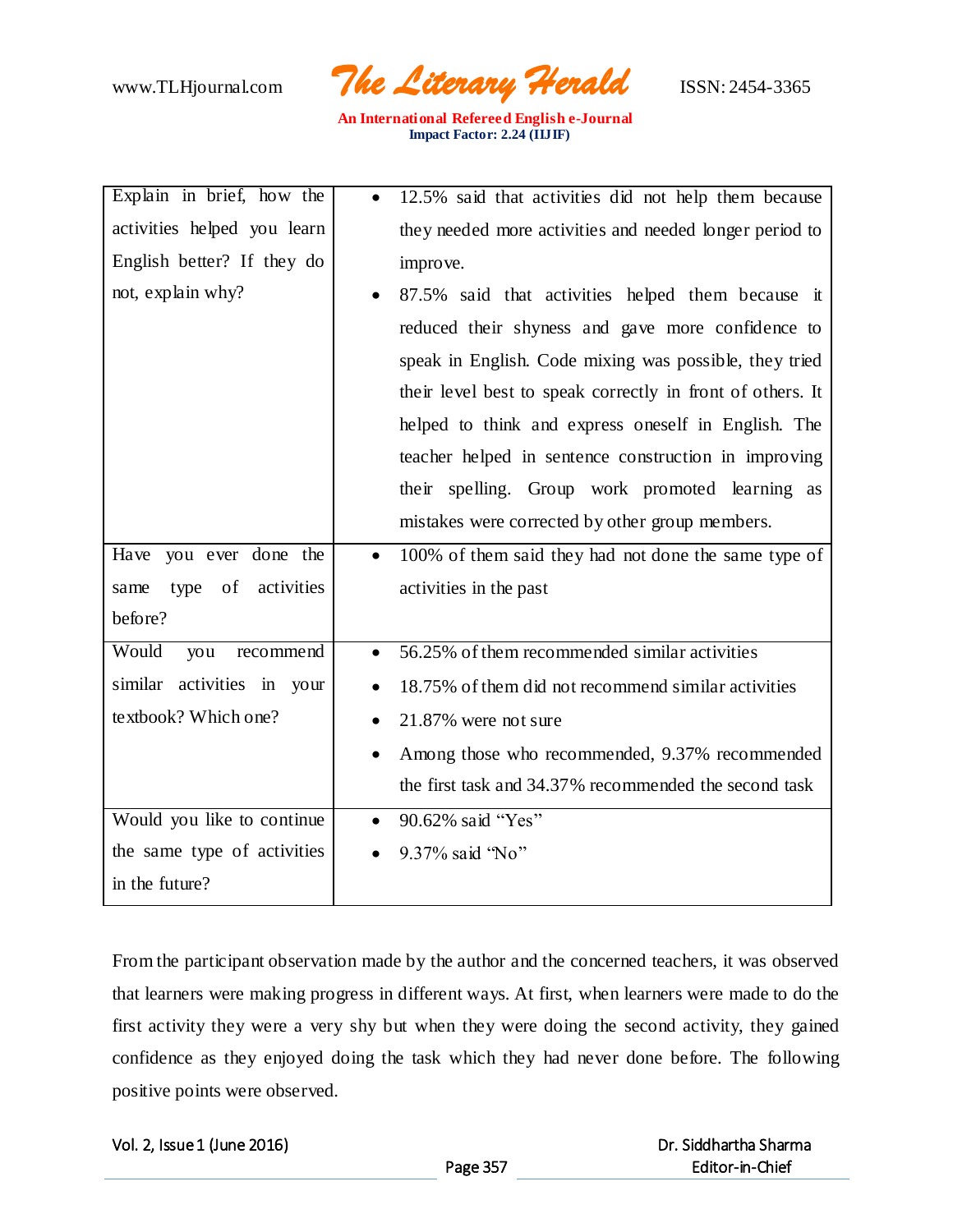www.TLHjournal.com *The Literary Herald*ISSN: 2454-3365

- Learners became more confident speaking in their target language while talking about their own culture.
- Since the activities interested them, they gained motivation to speak.
- Such activities promote peer learning. While doing the activities, learners fell short of vocabulary but was soon provided either by their group members or from the other groups.
- From the activities, learners not only learnt their L2 but also learnt about their own culture. While doing the tasks, learners give incorrect and inappropriate answers. For example, in activity two, a learner responded by saying "giving away our old clothes to the poor." This is not *Tlawmngaihna*. They tended to mix this concept with good deeds.
- Such activities kindled interest to learn more about other culture as well.

## **Conclusion**

Culture in the language classroom seems to have positive impact in learning a language. It can be said that culture-based curriculum fosters language learning. In order to make the teachinglearning meaningful and relevant, the sociocultural context of the learners has to be given importance. Not only the learner's culture but also the culture in which meaning is created that have influence on the ways in which possible meanings are understood. "Students grounded in their heritage language will be able to learn other course content without fear of assimilation" (Hermes: 53). This includes culture as language is an integral part of a culture as mentioned in the earlier.

Following the checklist given by Brown in *Principles of Language Learning and Teaching (2007:213),* the author likes to conclude that such types of activities-

• value the customs and belief systems that are presumed to be a part of the culture(s) of the students.

|  |  | Vol. 2, Issue 1 (June 2016) |  |  |
|--|--|-----------------------------|--|--|
|--|--|-----------------------------|--|--|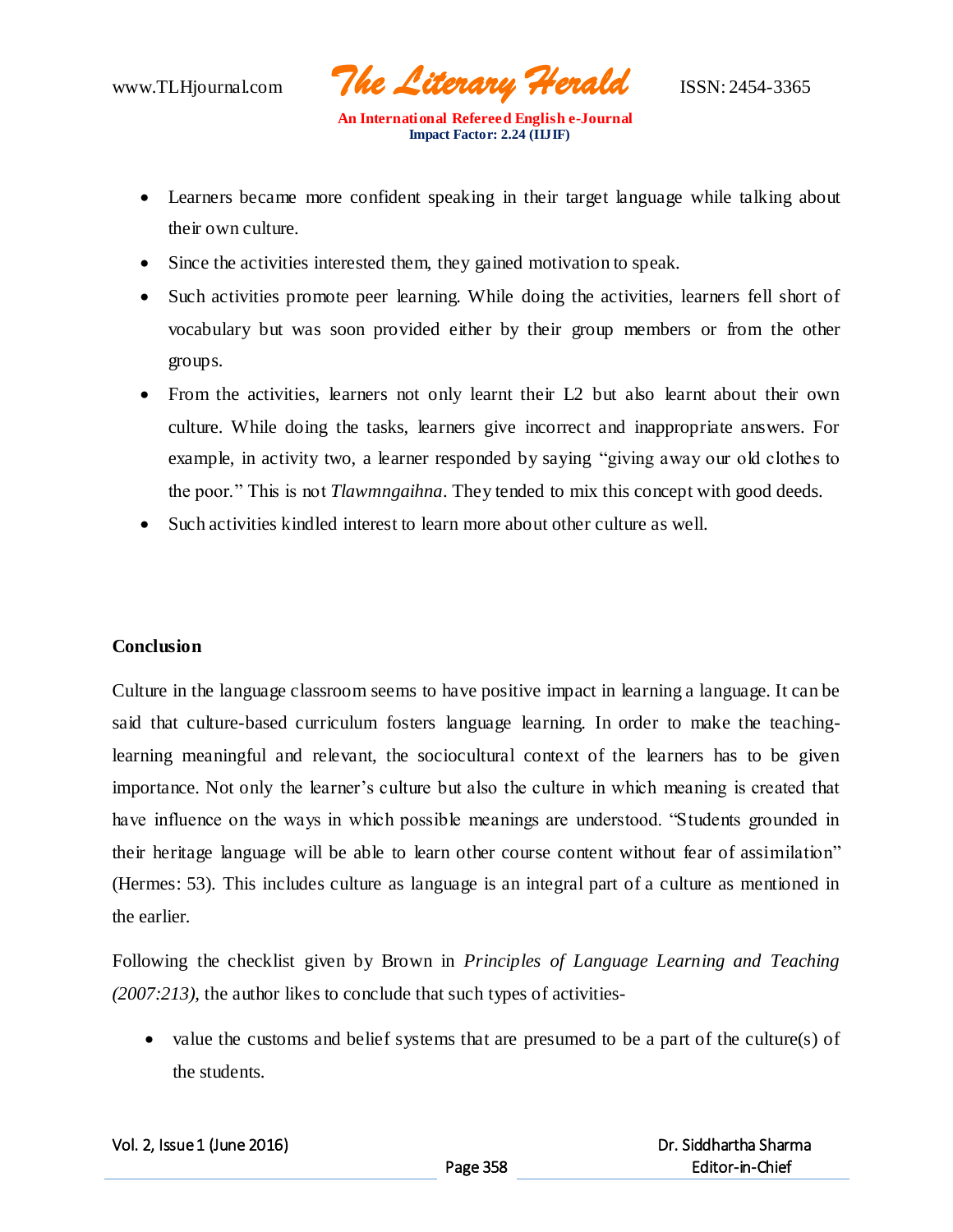www.TLHjournal.com *The Literary Herald*ISSN: 2454-3365

- do not refrain from any demeaning stereotypes of any culture including the culture(s) of the learners.
- $\bullet$  do not refrain from any possible devaluing of the learners' native language(s).
- are not sensitive to the perceived roles of males and females in the learners' culture.

(Brown: 213)

Therefore, "Culturally indigenous materials for teaching of English are required if at all the curriculum is to be socially and culturally sensitive" (Lokho, p.117). However, this does not indicate restricting materials to one's own culture only. Inclusion of different cultures in the curriculum may prove to be relevant and beneficial for the learners.

## **Works Cited**

Brown, H. D. *Principles of Language Learning and Teaching*. New York: Pearson Education, 2007. Print

Brown, H. *Principles of Language Learning and Teaching*. New York: Prentice Hall, 1980. Print

Busch, D. **"**The Notion of Culture in Linguistic Research". *Forum: Qualitative Social Research*.

Jan. 2009. Web. 20 Mar. 2016 <http://www.qualitativeresearch.net/index.php/fqs/article/view/1242/2688>

*Concise Oxford English Dictionary.* Eleventh Edition. Oxford University Press, 2006. Print

Ellis, R. *Understanding Second Language Acquisition*. Oxford University Press, 1985.

Print.

Harijan, NCF for School Education: A discussion Document, NCERT 2000:1). Print

Hermes, M. "Ma'iingan Is Just a Misspelling of the Word Wolf: A Case for Teaching Culture

through Language". *Anthropology & Education Quarterly* Vol. 36. No. 1, Indigenous Epistemologies and Education: Self-Determination, Anthropology, and Human Rights (2005): pp. 43-56. 26<sup>th</sup> February 2016. Web. 12 Mar. 2016

Lokho, P. "Teaching as Discovery: Developing Culturally Indigenous Teaching Materials for

| Vol. 2, Issue 1 (June 2016) |  |
|-----------------------------|--|
|-----------------------------|--|